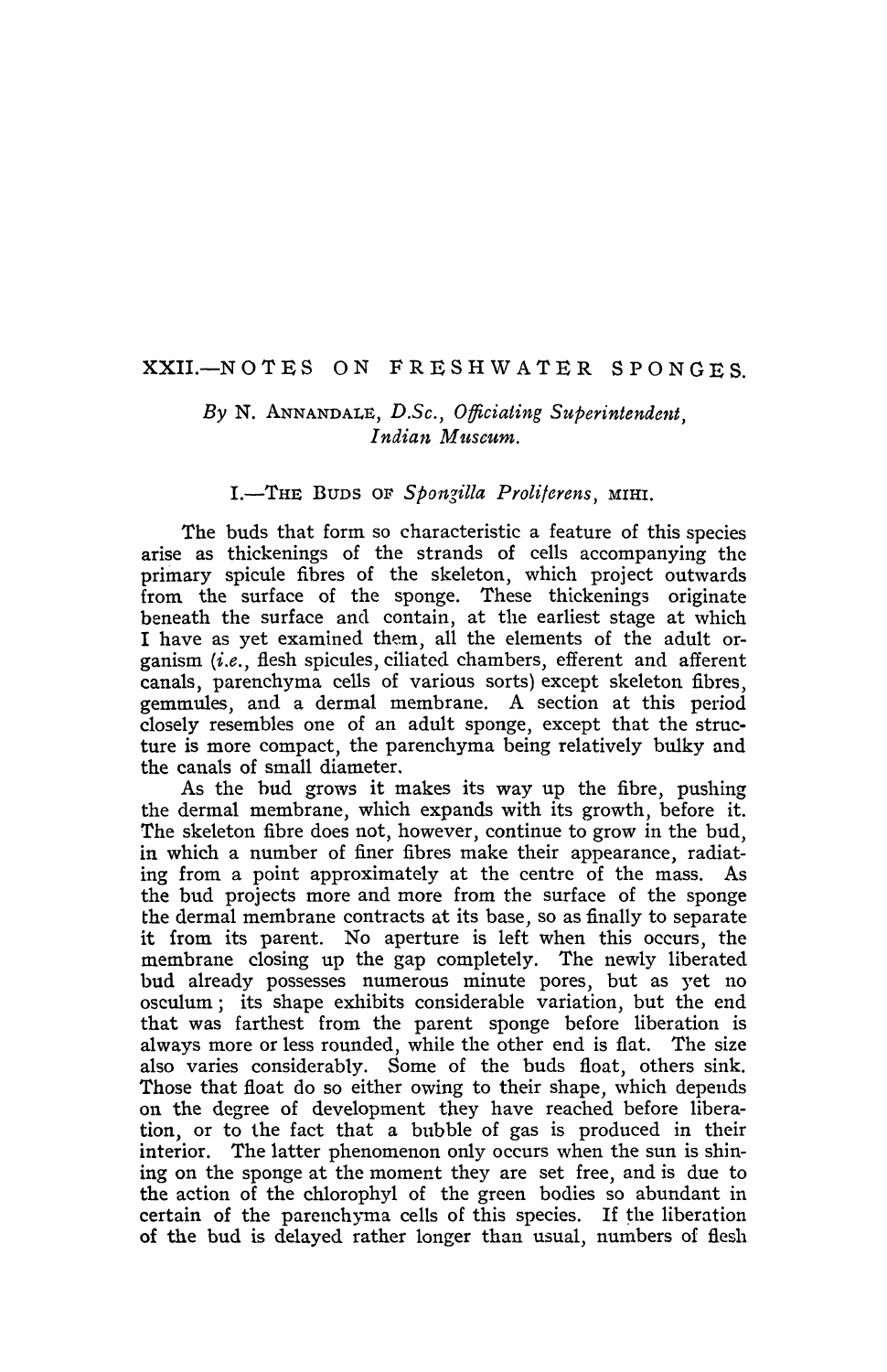spicules are produced towards the ends of the primary skeleton fibres and spread out in one plane so as to have a fanlike outline; in such buds the form is more flattened and the distal end less rounded than in others, and the superficial area is relatively great, so that they float more readily. Those buds that sink, usually fall in such a way that their proximal, flattened end comes in contact with the bottom or some suspended object, to which it adheres. Sometimes, however, owing to irregularity of outline in the distal end, the proximal end is uppermost. In this case it is the distal end that adheres. Whichever end is uppermost, it is in the uppermost end, or as it may now be called, the upper surface, that the osculum is formed. Water is drawn into the young sponge through the pores and, finding no outlet, accumulates under the dermal membrane, the subdermal space being at this stage even larger than it is in the adult sponge. Immediately· after adhesion the young sponge flattens itself out. This process compresses the water in the subdermal space and apparently collects a large part of it at one point, which is usually situated near the centre of the upper surface. A transparent conical projection, formed of the dermal membrane, arises at this point, and at the tip of the cone a white spot appears. What is the exact cause of this spot I have not yet been able to ascertain, but it marks the point at which the imprisoned water breaks through the expanded membrane, thus forming the first osculum. Before the aperture is formed, it is already possible to distinguish, on the surface of the parenchyma, numerous channels radiating from- the point at which the osculum will be formed to the periphery of the young sponge. These channels as a rule persist in the adult organism and result from the fact that the inhalent apertures are situated at the periphery, being absent from both the proximal and the distal ends of the bud. In the case of floating' buds the course of development is the same, except that the osculum, as in the case of development from the gemmule in other species (see Zykoff, *Biol. Centralb.,* xii, p. 7I3, I892), is usually formed before adhesion takes place.

The life of the individual is very short in *S. proliterens,* never lasting for more than a few weeks. So far as I have observed, sexual reproduction does not take place, but gemmules are produced in large numbers at the same time as the buds, often when the sponge is less than 100 sq. mm. in superficial area. A continuous succession of generations takes place throughout the year.

The above observations have been made chiefly on specimens in my aquarium in the Museum, but they have been corroborated as far as possible, by a periodical inspection of others living in natural conditions in a pond.

Buds of a somewhat different nature are sometimes produced by S. carteri Bwk., and appear to be identical with the reproductive bodies described in S. lacustris by Laurent *(C. r.*, Sé. Ac. Sc. Paris, xi, p. 478, 1841) many years ago. With these I hope to deal on another occasion.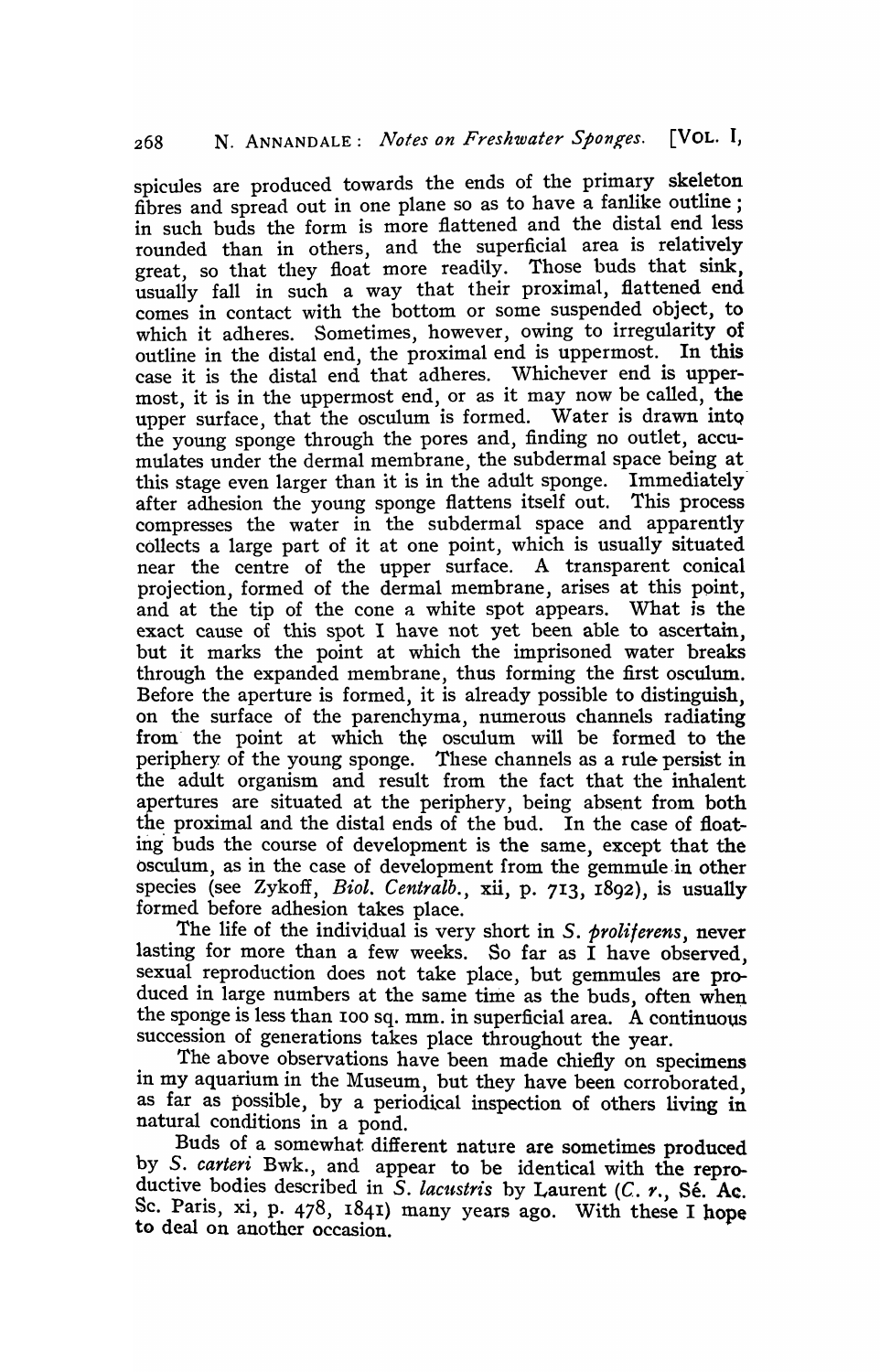#### II.-GEMMULES OF *Trochospongilla Phillottiana,* MIHI.

In my original account of this species (*Journ. Asiat. Soc. Bengal*, 1907, p. 22) I stated that the covering of the gemmule was thin. An examination of numerous specimens has shown me that this statement was incorrect as regards the majority of examples, in which the coating of granular substance is thick but unevenly distributed. Viewed from the external surface, the gemmules appear to be covered with little pits. These coincide with the position of the gemmule spicules and are in fact funnelshaped passages leading from the external surface of the gemmule to the outer rotula of each spicule. So characteristic and so constant does this feature appear to be that I am inclined to think that in the type of the species the gemmules were not fully developed. In my description of these gemmules "cylindrical" is a *lapsus calami* for spherical.

#### III .. -EMBRYOS OF *Ephydatia blembingia,* EVANS.

Dr. Richard Evans in his original description of this species (*Quart. Journ. Micr. Sci.*, 1901, p. 71) notices certain minute basket-shaped bodies lying in cavities in the sponge, and is inclined to regard them as examples of a parasitic species, although their spicules only differ from those of the adult *E. blenzbingia* in their small size. Dr. F. Harmer, of Cambridge, has recently sent me one of Dr. Evans's specimens, and I have been able, thanks to its excellent state of preservation, to examine these bodies. They appear to me to be embryos in different stages of development. The smallest consist of rounded masses of cells, which in some cases can be seen to be of two sorts, a number of smaller ones and several larger ones. The compressed form of the larger examples is probably due, as Dr. Evans himself suggests, to shrinkage in preservation. In their later stages the bodies lie in well~defined cavities in the sponge, each body being surrounded by a delicate membrane secreted by a layer of flattened cells that apparently belong to the parent sponge. The body itself consists of an external layer of columnar cells and of an internal mass containing a large cavity. The cavity is situated towards the narrower end of the body and is enclosed at this end by a thin layer of cells that mostly have a starlike outline. The main bulk of the mass is belo  $\nu$  the cavity and consists of cells of several kinds, amongst which may be distinguished spiculiferous cells bearing spicules that are smaller, as yet, than those of the adult sponge. In short, an optical section of the body, apart from the membrane in which it is enclosed, closely resembles the actual section of an embryo of Spongilla lacustris figured by Evans in fig. 9, plate xxxvi, vol. xlii of the *Quarterly Journal of Microscopical Sci*ence, 1899. In his account of *Ephydatia blembingia* he says that he was unable to make out the exact structure of these bodies,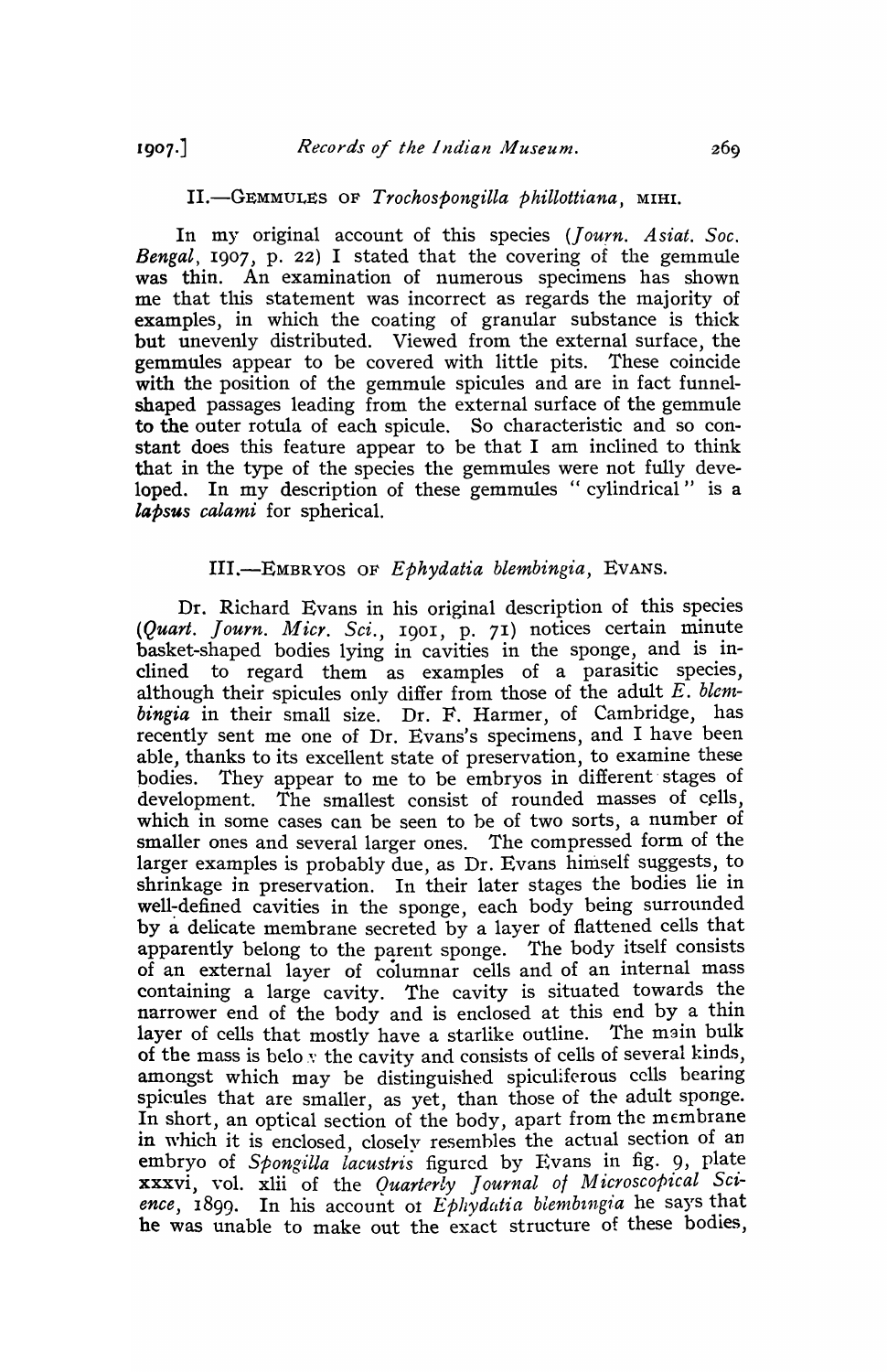because none of his sections passed through them. If, however, a small piece of the sponge is teased up, stained with hæmatoxylin, cleated and mounted, it is not difficult to see the structures I have alluded to, although this method of observation does not permit of a minute examination of the cell anatomy. I have found closely similar embryos in *Spongiila carteri* both in summer and in spring, and also in an indeterminate sponge (probably an *Ephydatia)* taken by Mr. H. C. Robinson and myself at Biselat in the Siamese Malay States in autumn. I am indebted to Dr. Evans for the opportnnity of re-examining, in a critical manner, the latter specimen, which I had handed over to him before I took up the study of the {resh\vater sponges myself.

### IV.-THE NATURE OF THE PORES IN Spongilla.

The exact nature and origin of the external apertures of the inhalent canals in the Demospongia has been much disputed. Several authors claim to have established the fact that these apertuges are intracellular and that the cells which contain them are porocytes homologcus with those of the Calcarea. This view has been opposed by Minchin and others on theoretical grounds. An examination of fresh and well preserved specimens of the species of *Spongilla* occurring in Calcutta has convinced me that the strncture of the pores is yariable even within the limits of this genus. Two types can in fact be distinguished in the species examined, while from the descriptions of other species it seems probable that they also exemplify one or other of these types. Before describing the different forms of pores it will be as well to state the methods of investigation adopted. I find that in a tropical climate the best preservative for the dermal membrane is absolute or nearly absolute alcohol. The cutting of serial sections is not a satisfactory method of investigating this part of the sponge under any conditions, and in a climate such as that of Calcntta is almost impossible. If the dermal membrane does not adhere closely to the parenchyma, a piece of it may be detached with a pair of needles, floated off, stained-I find Ehrlich's acid hæmatoxylin an excellent stain-and mounted for examination. In many species, however, it is difficult to remove a large enough piece of the membrane in this way, and in such cases I find the best method is to shave the surface of the hardened sponge with a sharp razor. A portion of the parenchyma usually adheres to the membrane thus removed, but this does not very much matter, as sufficient clear spaces remain for the purposes of examination.

The first type of pore is fonnd in those species (e.g., *S. carterz)*  in which the subdermal space is small and the pores correspond in position more or less exactly with the distal extremities of the canals. Such species have comparatively large pores and as a rule there is no projecting collar round the osculum. The pores are simply gaps in the membrane, being surrounded by cells which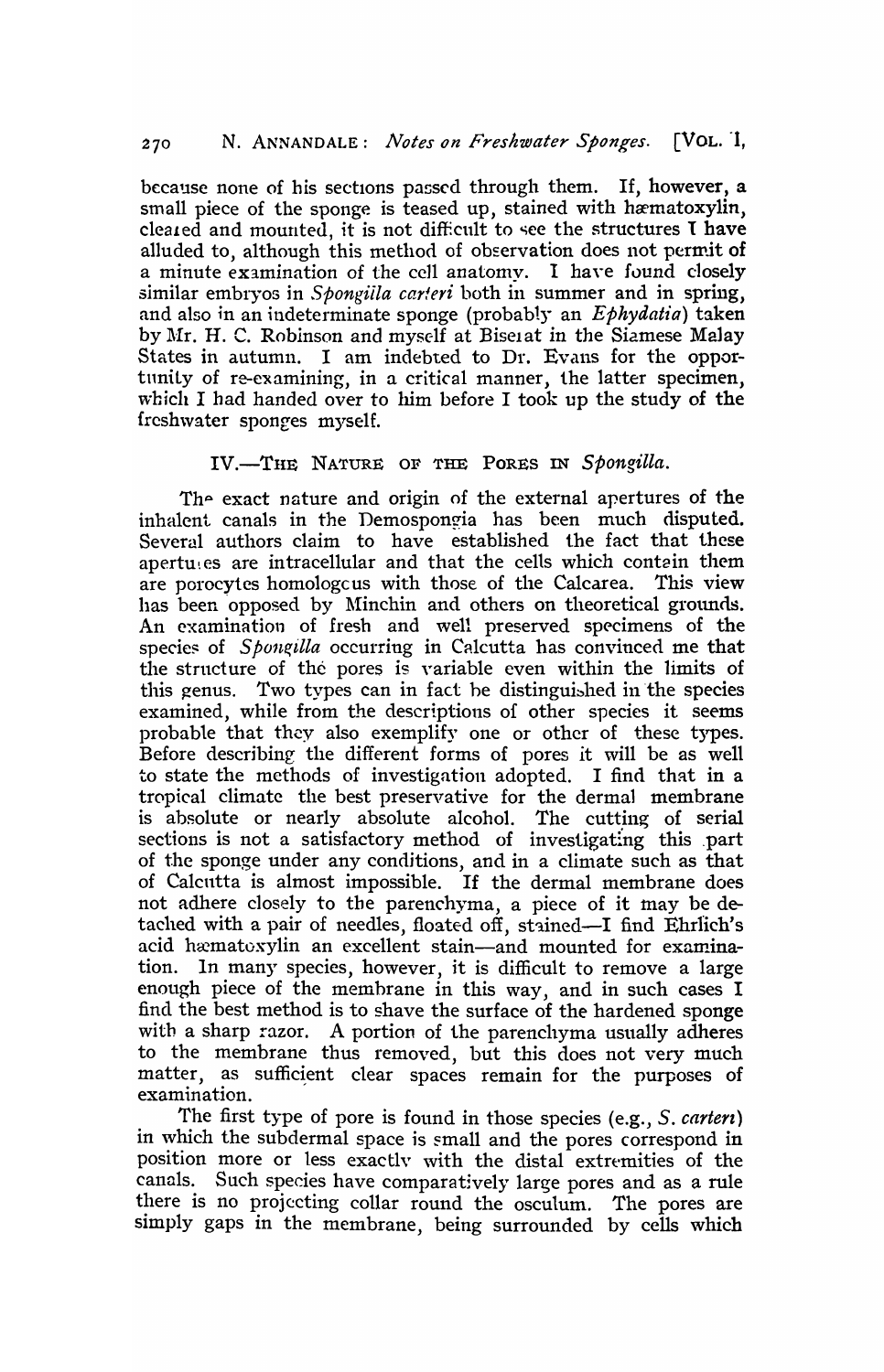do not differ from the other epithelial cells of the membrane except that they are often slightly attenuated in a horizontal plane.



Outline of a small portion of the external surface of the dermal membrane of *S. proliferens,* showing flattened epithelial cells *(e.* c.) and pores (p.), x about 1290. The membrane was taken from the edge of the sponge and stained with hæmatoxylin. The outline was drawn with a camera lucida and slightly enlarged.  $n =$  nuclei;  $\oint c \cdot d$ pore ceJI.

In the majority of *Spongilla* that occur in Calcutta, however, the pores can only be detected with the aid of a fairly high power of the microscope and open not directly into the termination of the afferent canals but into the subdermal space, their exact arrangement differing in differetit species. In such forms the subdermal space is often very large. Sponges which have this form of pore differ widely in other respects; those with which I am best acquainted are *S. crassissima* and *S. proliferens.* In such forms the pore is as a ru1e surrounded by a single cell. The actual hole is almost circular; the cell that surrounds it has a minutely granular .cytoplasm and a small nucleus that stains very deeply. For the greater part of its circumference the cell is attenuated to a mere filament; at the point at which the nucleus is situated it swells out considerably in both planes, while it is most attenuated at the opposite extremity. In all cases, so far as my observations go, the cell completely surrounds the pore, if only one cell is present, without a sign of secondary fusion at any point; but the relative proportions of the cell and the pore differ considerably and in some cases the latter is nearly in the centre of the former. Without further information it would be impossible to escape from the conclusion that the pore was intracellular; but even were this the case, it would not be necessary to assume that the porocyte was homologous with that of the Calcarea. Indeed, there is one important difference, *viz.,* the pore-surrounding cell in *Spongilla* is not contractile, and cannot close the pore. In some cases, moreover-in *S. crassissima* at any rate-the pore is not surrounded by one such cell, but by two. In such cases each cell is bent into a semi-circle. having a crescentic outline, and the two adhere together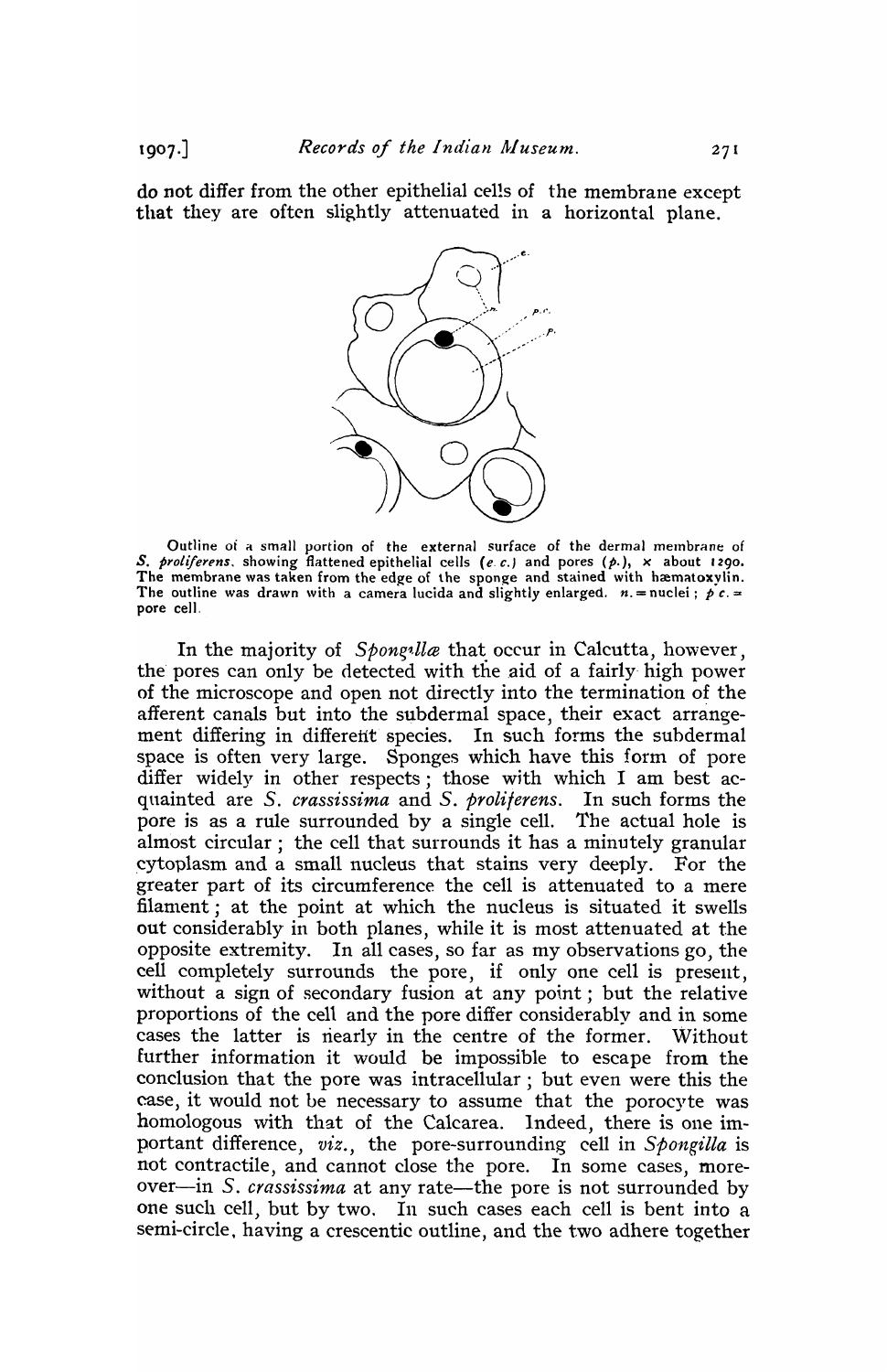round the pore by their extremities. The nucleus and cytoplasm of such cells do not differ from those of cells that apparently contain an intracellular pore. I am inclined to believe, therefore, that even in the latter instance the pore is not really intracellular. but is surrounded by an originally crescent-shaped cell, the two ends of which have fused together. I have not been able to detect any trace of true porocytes in connection with the ciliated chambers in any species examined

### V.-THE SYSTEMATIC POSITION OF *Ephydatia meyeni,*  CARTER, AND *E. indica,* MIHI.

As these are the only species of the genus that I have been able to find in Calcutta, my conclusions as to their specific and generic identity, after examining a large number of specimens, may be useful to others studying the group. E. *meyeni* was described in  $1849$  by Carter, who in  $1881$  stated that he believed it to be a variety of the widely distributed E. fluviatilis. Weltner (Archiv. f. Naturg., lxvi (1), p. 124, 1895), however, assigned it to E. *miUleri* (Liebk.). During the present season I have found a form that agrees closely with Carter's descriptions, growing in the Museum tank in Calcutta. Its gemmule spicules have long shafts with scattered spines, but their rotulæ are very irregularly serrated; as a rule the spicules surround the gemmules in two rows. The skeleton spicules are smooth and sharp, and although the skeleton is rather fragile, it is hard, and spongin webs can be detected at its nodes. An important character was necessarily passed over by Weltner, who had only examined a dry specimen of this form, *viz.,*  the presence of large numbers of vesicular cells in the parenchyma. These agree closely with Weltner's figure *(Archiv. †. Naturg.*, lix  $(I)$ , pl. viii, fig.  $I_4$ ) of a cell of this kind from the parenchyma of *E. fiuviatilis,* and as their presence is recognized to be diagnostic of *E. fluviatilis,* I believe that Carter was right in regarding *E. meyeni* as belonging to this species; it should therefore be called *E. fluviatilis* var~ *meyeni.* Very possibly *E. robusta* (Potts) from North America is identical with this form.

*E. indica*, described by myself in 1907 *(Journ. Asiat. Soc. Bengal*, 1907, p. 20) is an interesting form as being to some extent intermediate between the genera *Ephydatia* and *Spongilla.* Even in the best developed specimens the rotulæ of the gemmule spicules are small and inconspicuous, consisting merely of a ring of spines but little differentiated from those that occur on the shafts. The spicules are arranged, however, in the upright position common in gemmules of *Ephydatia,* and the whole appearance not only of the gemmules but of the sponge itself resembles that of other species of this genus. Numerous specimens were obtained by Mr. R. Kirkpatrick and myself in a tank on the Calcutta maidan in May last. On examination these specimens proved to differ in several points from the types of the species. In the first place, the skeleton. spicules were sharply pointed and distinctly inflated at the ends